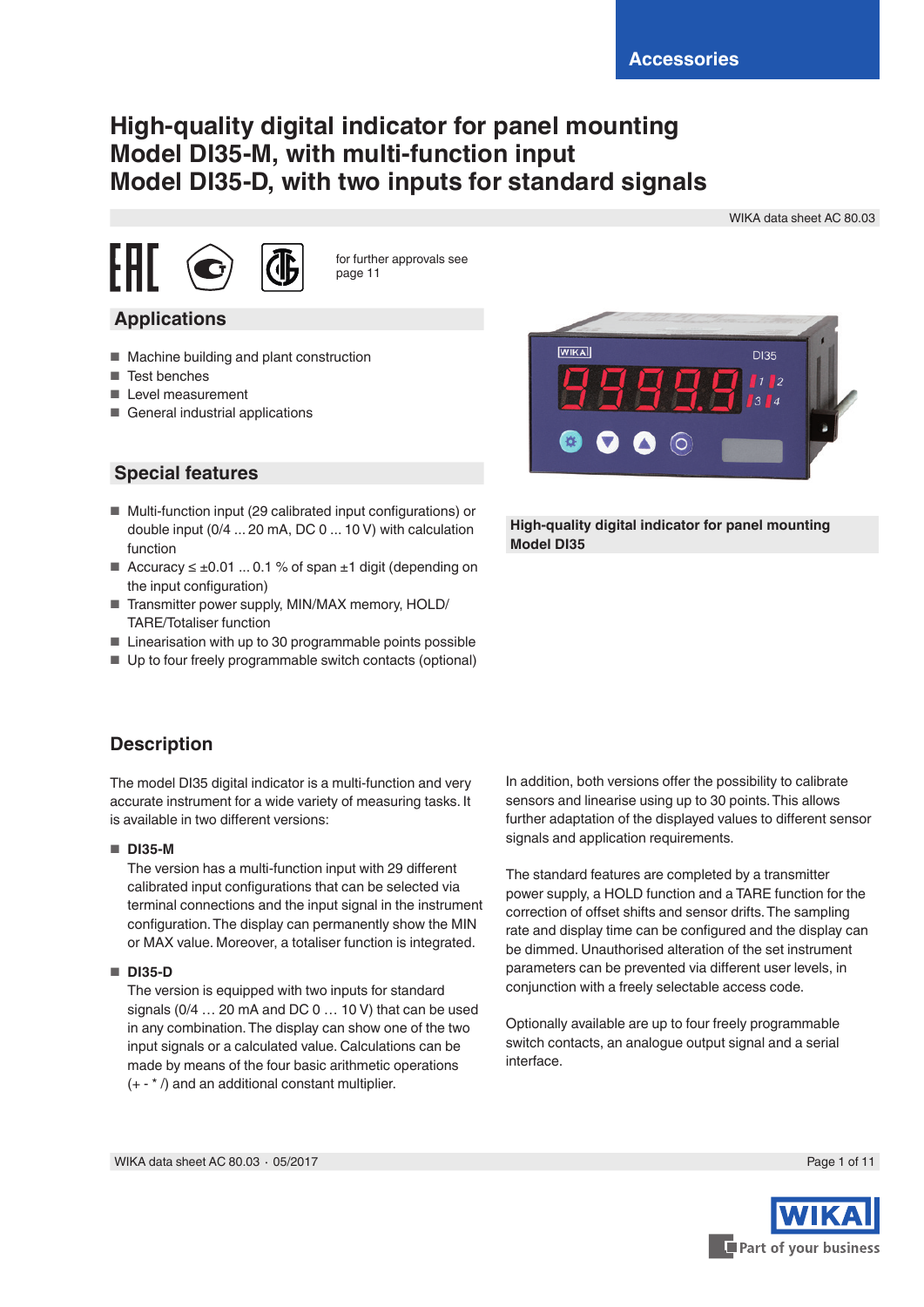### **Digital indicator**

### **Principle**

7-segment LED, red, 5-digit Brightness adjustable in 10 gradations Character size: 14 mm

**Indication range** -9999 ... 99999

**Display rate** 0.1 ... 10.0 seconds

**Memory** EEPROM (parameter memory), data preservation > 100 years

### **Input**

### **Number and type**

| Selectable versions |                                                   |
|---------------------|---------------------------------------------------|
| Option 1            | 1 x multi-function input (for model DI35-M)       |
| Option 2            | 2 x input for standard signals (for model DI35-D) |

### **Input signal**

■ DI35-M: See tables "Accuracy/measuring errors of the input signals", page  $4 + 5$ 

■ DI35-D: 0 ... 20 mA,  $R_1 \approx 50$  Ω  $4... 20$  mA, R<sub>I</sub> ≈ 50 Ω DC 0 ... 10 V,  $R_1 \approx 150$  kΩ

**Digital input**  $<$  2.4 V off,  $>$  10 V on, max. DC 30 V, R<sub>I</sub> $\approx$  5 kΩ

#### **Input configuration**

Selectable via terminal connections and menu-driven programming

#### **Accuracy**

See tables "Accuracy/measuring errors of the input signals", page  $4 + 5$ 

#### **Temperature error**

50 ppm/K, at ambient temperature  $T_U$  < 20 °C or  $T_U$  > 40 °C

**Measuring principle**

Sigma/delta

**Resolution** 24 bit (with 1 second measuring time)

#### **Measuring time**

- DI35-M: 0.02 ... 10.0 s
- DI35-D: 0.02 ... 10.0 s, for single-channel measurement 0.04 ... 10.0 s, for two-channel measurement

**Transmitter power supply**

DC 24 V, max. 50 mA, galvanically isolated

# **Analogue output (option)**

**Number and type**

1 analogue output (galvanically isolated)

### **Output signal**

4 ... 20 mA (12-bit), load ≤ 500 Ω 0 ... 20 mA (12-bit), load ≤ 500 Ω DC 0 ... 10 V (12-bit), load ≥ 100 kΩ

Switchable via programming and via DIP switches on rear of instrument.

**Error**

0.1 % in the range 20 ... 40 °C 50 ppm/K outside temperature error

### **Internal resistance**

100  $\Omega$  (with measuring input DC 0 ... 10 V)

### **Switching output (option)**

**Number and type** 2 or 4 switch contacts (relays), freely programmable

### **Load capacity**

AC 250 V, 5 A (resistive load) DC 30 V, 5 A (resistive load)

### **Number of switching operations**

 $0.5 \times 10^5$  at max. contact load 5 x 106 mechanical Isolation in accordance with DIN EN 50178 Parameters in accordance with DIN EN 60255

## **Voltage supply**

#### **Power supply**

| Selectable versions |                                        |
|---------------------|----------------------------------------|
| Standard            | AC 100  240 V, 50/60 Hz, DC 100  240 V |
| Option              | DC 10  40 V, AC 18  30 V, 50/60 Hz     |
|                     |                                        |

Power supply galvanically isolated

#### **Power consumption** max. 15 VA

**Electrical connection** Removable plug-in terminal

Wire cross-section up to 2.5 mm<sup>2</sup>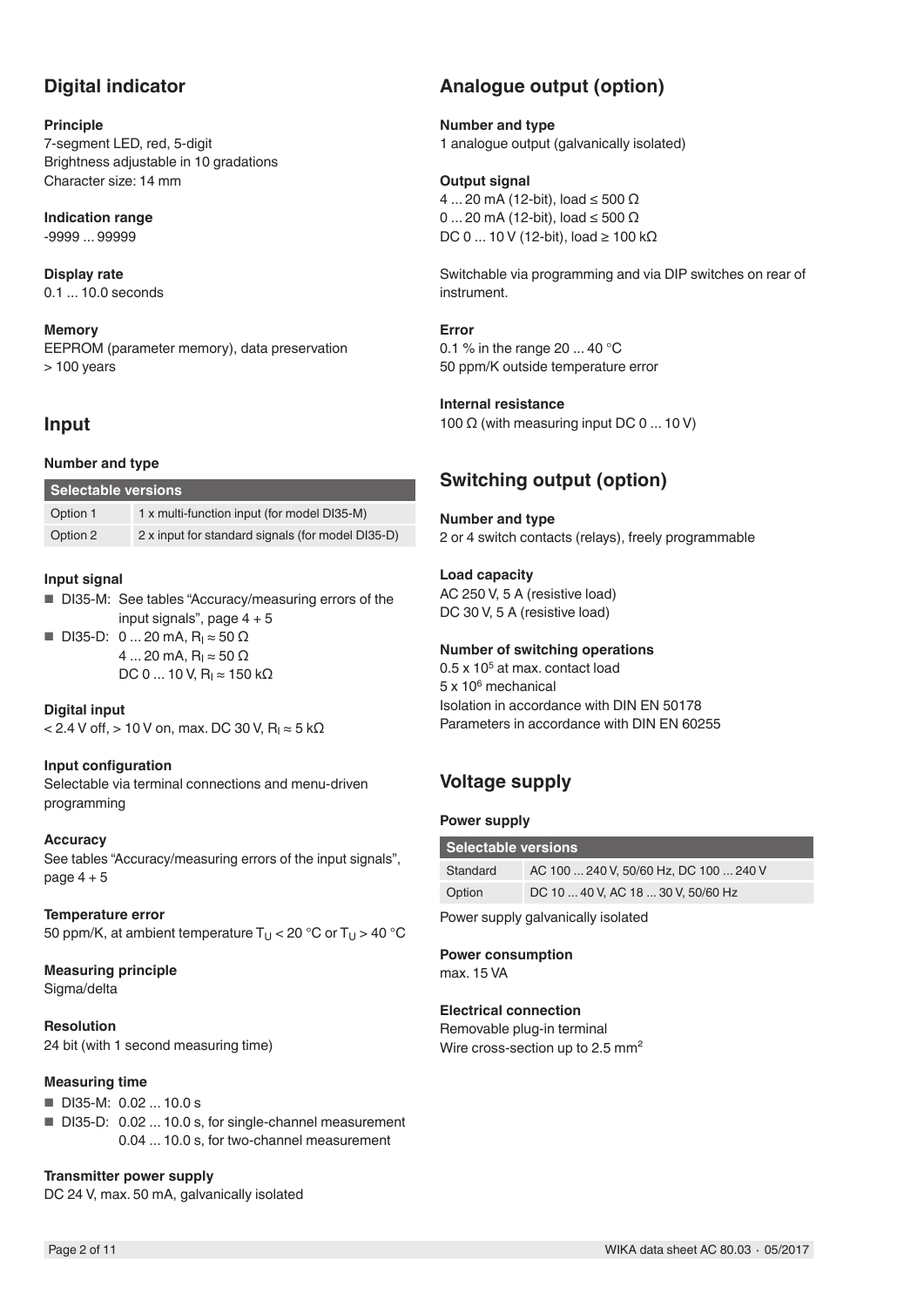# **Communication (option)**

#### **Interface**

| <b>Selectable versions</b> |                                                                            |
|----------------------------|----------------------------------------------------------------------------|
| Option 1                   | RS-232 (not galvanically isolated)                                         |
| Option 2                   | RS-232 (galvanically isolated)                                             |
| Option 3                   | RS-485 (not galvanically isolated, only for point-<br>to-point connection) |
| Option 4                   | RS-485 (galvanically isolated, only for point-to-<br>point connection)     |

**Protocol** Manufacturer-specific ASCII

**Baud rate** 9,600 baud, no parity, 8 data bits, 1 stop bit

**Cable length** RS-232: max. 3 m RS-485: max. 1,000 m

### **Case**

**Material** Glass-fibre reinforced polycarbonate, black

**Ingress protection (per IEC 60529)** Front: IP65, rear: IP00

**Dimensions** See "Dimensions in mm", page 8

**Recommended mounting grid** 120 mm horizontal, 96 mm vertical

**Weight** approx. 350 g

#### **Mounting**

Sliding fasteners, fixed via screws, for panel thicknesses up to 15 mm

### **Desktop case**

The desktop case is available as an option for the model DI35-D.

**Input signal** Only available with 4 ... 20 mA

**Switching outputs** Only available with 2 switching outputs

#### **Material**

■ Front, rear, side plates: aluminium, black, powder-coated

■ Cover, base plate: hard paper, black (Pertinax)

**Ingress protection (per IEC 60529)** IP40

**Dimensions** See "Dimensions in mm", page 8

**Weight** approx. 1.6 kg

### **Operating conditions**

**Permissible ambient temperatures** Operation: 0 ... 50 °C Storage: -20 ... +80 °C

**Humidity** 0 ... 75 % r. h. annual mean, without condensation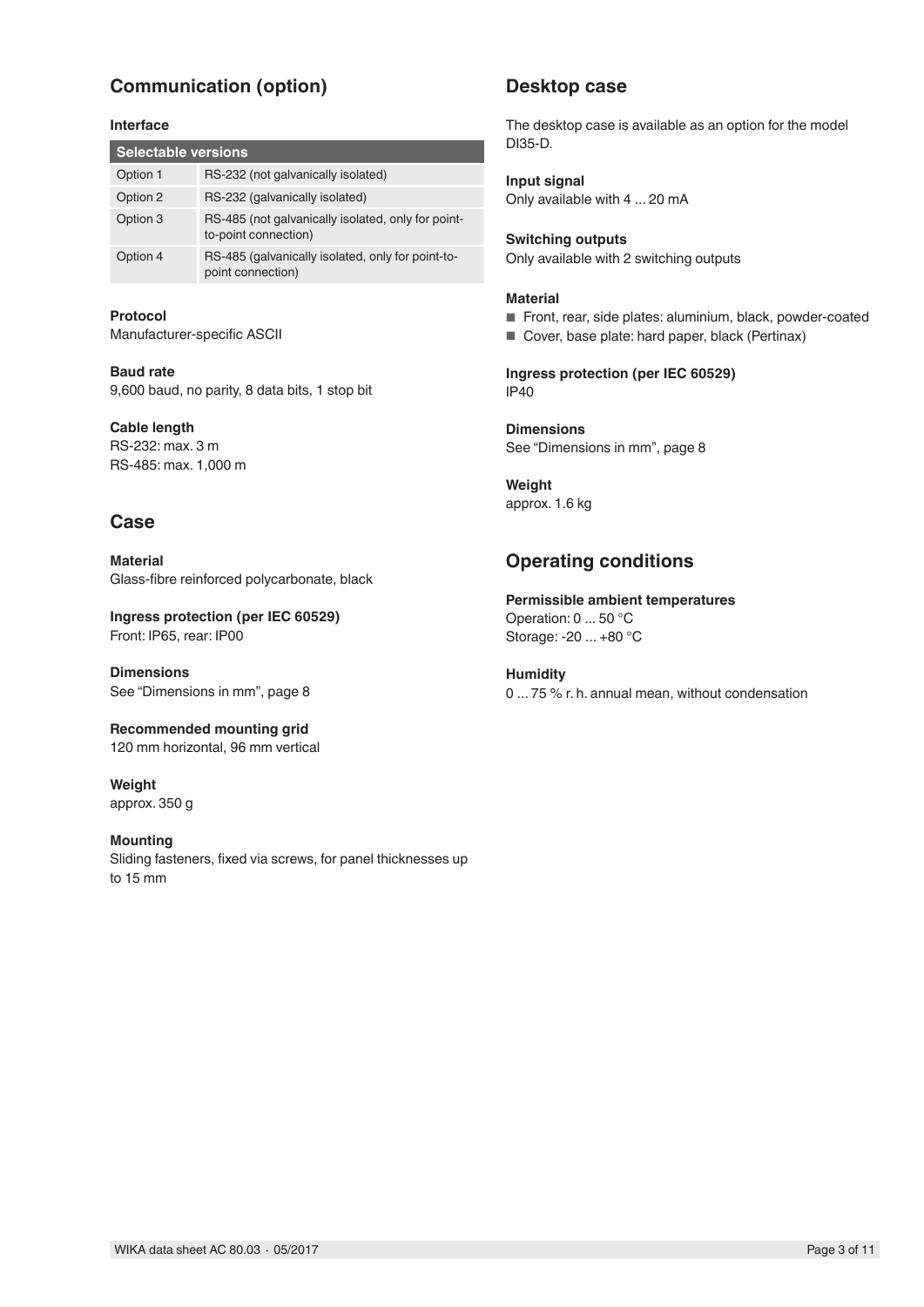# **Accuracy/measuring errors of the input signals**

### **Inputs with factory calibration**

| <b>Input signals</b>      | <b>Measuring span</b> | Measuring error in % of<br>the measuring span $1$ ) |               | <b>Minimum measuring time</b> |                              |
|---------------------------|-----------------------|-----------------------------------------------------|---------------|-------------------------------|------------------------------|
|                           |                       |                                                     | <b>DI35-M</b> | <b>DI35-D</b>                 |                              |
|                           |                       |                                                     |               | 1-channel<br>measurement      | 2-channel<br>measurement     |
| <b>Current signals</b>    | $020$ mA              | $\leq \pm 0.02$ % $\pm 1$ digit                     | 0.02 s        | 0.02 s                        | 0.04 s                       |
|                           | 420 mA                | $\leq \pm 0.02$ % $\pm 1$ digit                     | 0.02 s        | 0.02 s                        | 0.04 s                       |
| <b>Voltage signals</b>    | DC 0  18 mV           | $\leq \pm 0.06$ % $\pm 1$ digit                     | 0.02 s        |                               |                              |
|                           | DC 0  35 mV           | $\leq \pm 0.06$ % $\pm 1$ digit                     | 0.02 s        | $\overline{\phantom{a}}$      | $\qquad \qquad \blacksquare$ |
|                           | DC 0  75 mV           | $\leq \pm 0.04$ % $\pm 1$ digit                     | 0.02 s        | $\Box$                        | $\overline{a}$               |
|                           | DC 0  150 mV          | $\leq \pm 0.03$ % $\pm 1$ digit                     | 0.02 s        | $\blacksquare$                | $\blacksquare$               |
|                           | DC 0  300 mV          | $\leq \pm 0.03$ % $\pm 1$ digit                     | 0.02 s        | $\blacksquare$                | $\overline{\phantom{a}}$     |
|                           | DC 0  600 mV          | $\leq \pm 0.03$ % $\pm 1$ digit                     | 0.02 s        | $\blacksquare$                | $\overline{\phantom{a}}$     |
|                           | DC 0  1,250 mV        | $\leq \pm 0.03$ % $\pm 1$ digit                     | 0.02 s        | $\blacksquare$                | $\overline{\phantom{a}}$     |
|                           | DC 0  2,500 mV        | $\leq \pm 0.03$ % $\pm 1$ digit                     | 0.02 s        | $\overline{\phantom{a}}$      | $\blacksquare$               |
|                           | DC 0  5 V             | $\leq \pm 0.02$ % $\pm 1$ digit                     | 0.02 s        | $\overline{\phantom{a}}$      | $\overline{\phantom{a}}$     |
|                           | DC 0  10 V            | $\leq \pm 0.01$ % $\pm 1$ digit                     | 0.02 s        | 0.02 s                        | 0.04 s                       |
| <b>Thermocouples</b>      |                       |                                                     |               |                               |                              |
| Type B, PtRh-PtRh         | $-100+1,810$ °C       | $\leq \pm 0.10$ % $\pm 1$ digit                     | 0.04 s        | $\qquad \qquad \blacksquare$  | $\overline{\phantom{a}}$     |
| Type E, NiCr-CuNi         | $-260+1,000$ °C       | $\leq \pm 0.06$ % $\pm 1$ digit                     | 0.04 s        | $\blacksquare$                | $\overline{\phantom{a}}$     |
| Type J, Fe-CuNi           | $-210+1,200$ °C       | $\leq \pm 0.05$ % $\pm 1$ digit                     | 0.04 s        | $\blacksquare$                | $\overline{a}$               |
| Type K, NiCr-Ni           | $-250+1,271$ °C       | $\leq \pm 0.05$ % $\pm 1$ digit                     | 0.04 s        | $\blacksquare$                | $\overline{a}$               |
| Type L, Fe-CuNi           | $-200+900$ °C         | $\leq \pm 0.06$ % $\pm 1$ digit                     | 0.04 s        | $\blacksquare$                | $\overline{\phantom{a}}$     |
| Type N, NiCrSi-NiSI       | $-250+1,300$ °C       | $\leq \pm 0.06$ % $\pm 1$ digit                     | 0.04 s        | $\overline{\phantom{a}}$      | $\overline{\phantom{a}}$     |
| Type R, PtRh-Pt           | 01,760 °C             | $\leq \pm 0.07$ % $\pm 1$ digit                     | 0.04 s        | $\blacksquare$                | $\blacksquare$               |
| Type S, PtRh-Pt           | 0  1,760 °C           | $\leq \pm 0.06$ % $\pm 1$ digit                     | 0.04 s        | $\overline{\phantom{a}}$      | $\overline{a}$               |
| Type T, Cu-CuNi           | $-240+400$ °C         | $\leq \pm 0.07$ % $\pm 1$ digit                     | 0.04 s        | $\blacksquare$                | $\overline{\phantom{a}}$     |
| Resistance thermometer 2) |                       |                                                     |               |                               |                              |
| Pt100 (2-/4-wire)         | $-200+850$ °C         | $\leq \pm 0.04$ % $\pm 1$ digit                     | 0.04 s        | $\blacksquare$                | $\overline{\phantom{a}}$     |
| Pt100 (3-wire)            | -200  +850 °C         | $\leq \pm 0.04$ % $\pm 1$ digit                     | 0.06s         | $\overline{\phantom{a}}$      |                              |
| Pt200 (2-/4-wire)         | -200  +850 °C         | $\leq \pm 0.04$ % $\pm 1$ digit                     | 0.04 s        | $\blacksquare$                | $\overline{a}$               |
| Pt200 (3-wire)            | $-200+850$ °C         | $\leq \pm 0.04$ % $\pm 1$ digit                     | 0.06 s        | $\blacksquare$                | $\overline{a}$               |
| Pt500 (2-/4-wire)         | $-200+850$ °C         | $\leq \pm 0.04$ % $\pm 1$ digit                     | 0.04 s        | $\overline{\phantom{a}}$      | $\overline{\phantom{a}}$     |
| Pt500 (3-wire)            | $-200+850$ °C         | $\leq \pm 0.04$ % $\pm 1$ digit                     | 0.06 s        | $\overline{\phantom{m}}$      | $\overline{\phantom{a}}$     |
| Pt1000 (2-/4-wire)        | $-200+850$ °C         | $\leq \pm 0.04$ % $\pm 1$ digit                     | 0.06s         |                               | $\overline{\phantom{a}}$     |
| Pt1000 (3-wire)           | $-200+850$ °C         | $\leq \pm 0.04$ % $\pm 1$ digit                     | 0.04 s        |                               |                              |

1) The indication of the measuring error applies to ambient temperatures 20 ... 40 °C and the measuring time of 1 second.<br>2) The indications for Pt100 3-/4-wire apply at a max. lead resistance of 10 Ω.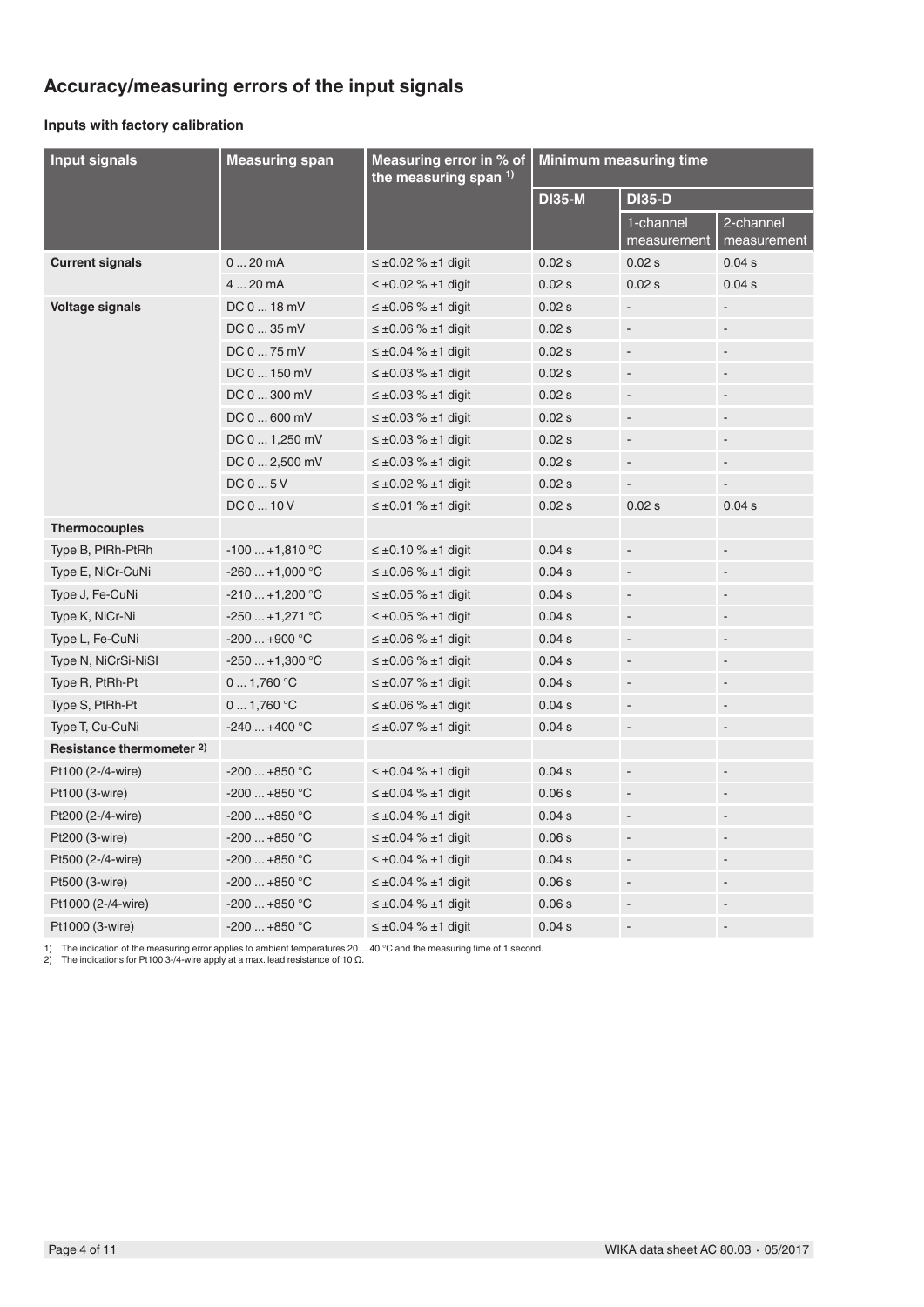### **Inputs for sensor calibration**

| <b>Input signals</b>           | <b>Measuring span</b>  | <b>Measuring error in</b><br>% of the measuring |               | <b>Minimum measuring time</b> |                              |
|--------------------------------|------------------------|-------------------------------------------------|---------------|-------------------------------|------------------------------|
|                                |                        | span <sup>1)</sup>                              | <b>DI35-M</b> | <b>DI35-D</b>                 |                              |
|                                |                        |                                                 |               | 1-channel<br>measurement      | 2-channel<br>measurement     |
| <b>Current signals</b>         | 02mA                   | $\leq \pm 0.02$ % $\pm 1$ digit                 | 0.02 s        |                               | $\overline{\phantom{a}}$     |
|                                | 05mA                   | $\leq \pm 0.02$ % $\pm 1$ digit                 | 0.02 s        |                               |                              |
|                                | $020$ mA               | $\leq \pm 0.02$ % $\pm 1$ digit                 | 0.02 s        | 0.02 s                        | 0.04 s                       |
|                                | 4  20 mA               | $\leq \pm 0.02$ % $\pm 1$ digit                 | 0.02 s        | 0.02 s                        | 0.04 s                       |
| <b>Voltage signals</b>         | $DC - 18  + 18$ mV     | $\leq \pm 0.06$ % $\pm 1$ digit                 | 0.02 s        | $\blacksquare$                | $\overline{\phantom{a}}$     |
|                                | $DC - 35  + 35 mV$     | $\leq \pm 0.06$ % $\pm 1$ digit                 | 0.02 s        | $\overline{\phantom{a}}$      | $\blacksquare$               |
|                                | $DC - 75  + 75 mV$     | $\leq \pm 0.04$ % $\pm 1$ digit                 | 0.02 s        |                               | $\overline{\phantom{a}}$     |
|                                | $DC - 150  + 150$ mV   | $\leq \pm 0.03$ % $\pm 1$ digit                 | 0.02 s        | $\overline{\phantom{a}}$      | $\overline{\phantom{a}}$     |
|                                | $DC - 300  + 300$ mV   | $\leq \pm 0.03$ % $\pm 1$ digit                 | 0.02 s        |                               | $\overline{\phantom{a}}$     |
|                                | DC-500  +600 mV        | $\leq \pm 0.03$ % $\pm 1$ digit                 | 0.02 s        | $\overline{\phantom{a}}$      | $\overline{\phantom{a}}$     |
|                                | $DC - 500  + 1,250$ mV | $\leq \pm 0.03$ % $\pm 1$ digit                 | 0.02 s        |                               |                              |
|                                | DC-500  +2,500 mV      | $\leq \pm 0.03$ % $\pm 1$ digit                 | 0.02 s        | $\overline{\phantom{a}}$      | $\overline{\phantom{a}}$     |
|                                | $DC - 1  + 5V$         | $\leq \pm 0.02$ % $\pm 1$ digit                 | 0.02 s        | $\overline{\phantom{a}}$      |                              |
|                                | $DC - 1  + 10V$        | $\leq \pm 0.01$ % $\pm 1$ digit                 | 0.02 s        | 0.02 s                        | 0.04 s                       |
| Resistance (2-, 3-, or 4-wire) | $0100 \Omega$          | $\leq \pm 0.04$ % $\pm 1$ digit                 | 0.04 s        |                               |                              |
|                                | $01$ k $\Omega$        | $\leq \pm 0.04$ % $\pm 1$ digit                 | 0.04 s        |                               | $\qquad \qquad \blacksquare$ |
|                                | $010k\Omega$           | $\leq \pm 0.04$ % $\pm 1$ digit                 | 0.04 s        |                               |                              |

1) The indication of the measuring error applies to ambient temperatures 20 ... 40 °C and the measuring time of 1 second.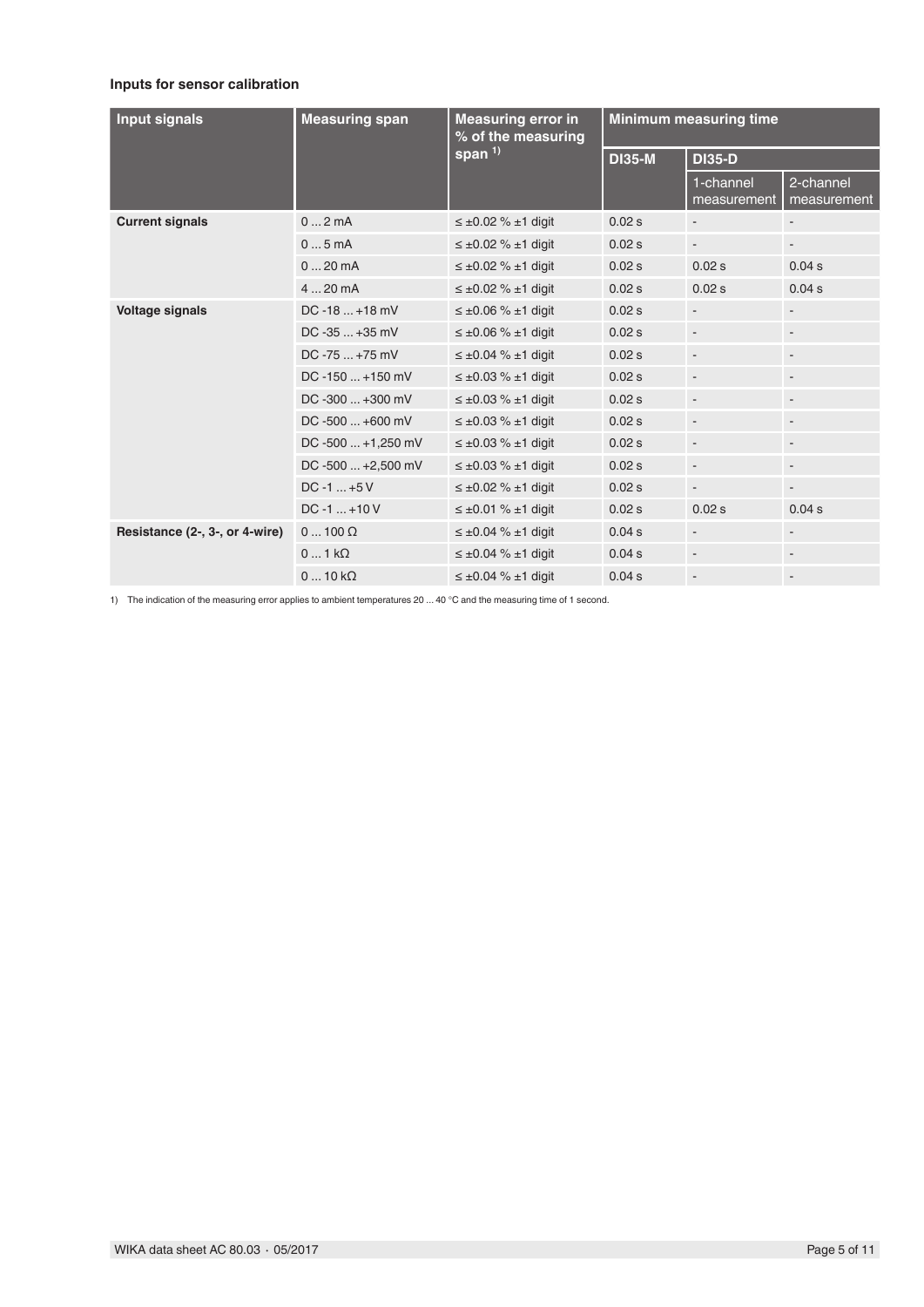### **Terminal assignment**

### **Terminal strip at the top for DI35-M and DI35-D**



| <b>Terminal</b> | Case<br>labelling | <b>Meaning</b>                       |                 |
|-----------------|-------------------|--------------------------------------|-----------------|
| 21              | S <sub>1</sub>    | Switch contact 1 <sup>1</sup>        | Normally closed |
| 22              |                   |                                      | Normally open   |
| 23              |                   |                                      | <b>COM</b>      |
| 24              | S <sub>2</sub>    | Switch contact $21$                  | Normally closed |
| 25              |                   |                                      | Normally open   |
| 26              |                   |                                      | <b>COM</b>      |
| 27              | S <sub>3</sub>    | Switch contact $31$                  | Normally closed |
| 28              |                   |                                      | Normally open   |
| 29              |                   |                                      | <b>COM</b>      |
| 30              | S <sub>4</sub>    | Switch contact $41$                  | Normally closed |
| 31              |                   |                                      | Normally open   |
| 32              |                   |                                      | <b>COM</b>      |
| 41              | <b>GND</b>        | Serial interface RS232 <sup>1)</sup> |                 |
|                 |                   | Serial interface RS485 <sup>1)</sup> |                 |
| 42              | <b>TxD</b>        | Serial interface RS232 <sup>1)</sup> |                 |
|                 | Data $B(+)$       | Serial interface RS485 <sup>1)</sup> |                 |
| 43              | <b>RxD</b>        | Serial interface RS232 <sup>1)</sup> |                 |
|                 | Data $A(-)$       | Serial interface RS485 <sup>1)</sup> |                 |
| 1) $Antion$     |                   |                                      |                 |

1) Option





| <b>Terminal</b> | Case<br>labelling | <b>Meaning</b>                                   |
|-----------------|-------------------|--------------------------------------------------|
| $\mathbf{1}$    |                   | <b>Measuring input</b><br>Resistance thermometer |
| $\overline{2}$  |                   | <b>Measuring input</b><br>Resistance thermometer |
| 3               |                   | Measuring input<br>Resistance thermometer        |
|                 | $^{+}$            | Voltage measuring signal $\leq 2.5$ V            |
|                 | $^{+}$            | Thermocouple measuring signal                    |
| 4               |                   | <b>Measuring input</b><br>Resistance thermometer |
|                 |                   | Voltage measuring signal $\leq 2.5$ V            |
|                 |                   | Thermocouple measuring signal                    |
| 5               | $^{+}$            | Voltage measuring signal                         |
| 6               | $^{+}$            | Current measuring signal                         |
| 7               |                   | Voltage measuring signal                         |
|                 |                   | Current measuring signal                         |
| 8               | $^{+}$            | Analogue output <sup>1)</sup>                    |
| 9               |                   |                                                  |
| 10              | $^{+}$            | Transmitter power supply                         |
| 11              |                   |                                                  |
| 12              | $^{+}$            | Digital input                                    |
| 13              | L                 | Power supply                                     |
| 14              | N                 |                                                  |

1) Option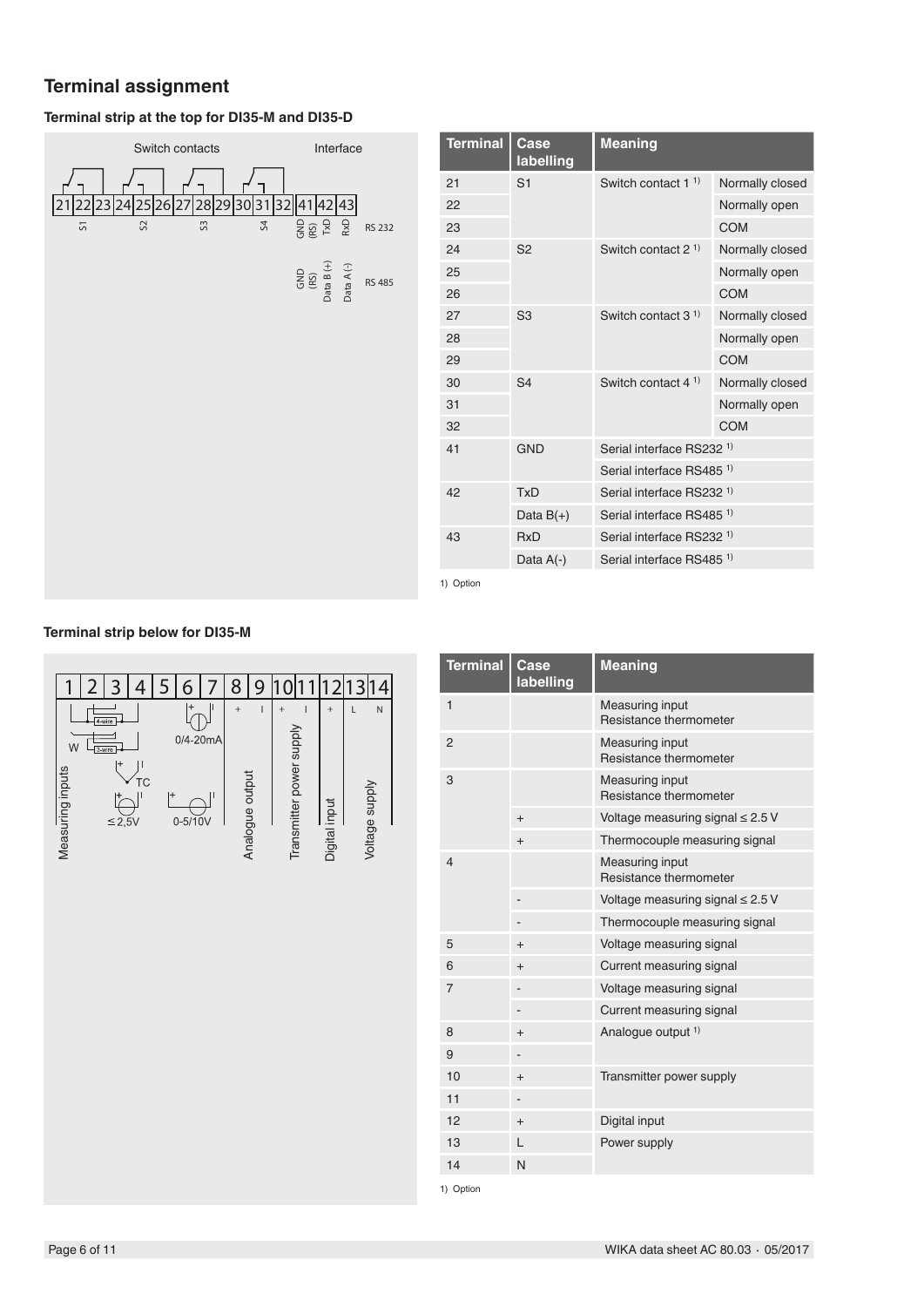### **Terminal strip below for DI35-D**



| <b>Terminal</b> | Case<br>labelling | <b>Meaning</b>                |           |
|-----------------|-------------------|-------------------------------|-----------|
| 1               |                   | Not connected                 |           |
| 2               | $^{+}$            | Voltage measuring signal      | Channel 1 |
| 3               | $^{+}$            | Voltage measuring signal      |           |
| $\overline{4}$  |                   | Voltage measuring signal      |           |
|                 |                   | Current measuring signal      |           |
| 5               | $^{+}$            | Voltage measuring signal      | Channel 2 |
| 6               | $^{+}$            | Current measuring signal      |           |
| $\overline{7}$  |                   | Voltage measuring signal      |           |
|                 |                   | Current measuring signal      |           |
| 8               | $^{+}$            | Analogue output <sup>1)</sup> |           |
| 9               | -                 |                               |           |
| 10              | $^{+}$            | Transmitter power supply      |           |
| 11              |                   |                               |           |
| 12              | $^{+}$            | Digital input                 |           |
| 13              | L                 | Power supply                  |           |
| 14              | N                 |                               |           |

1) Option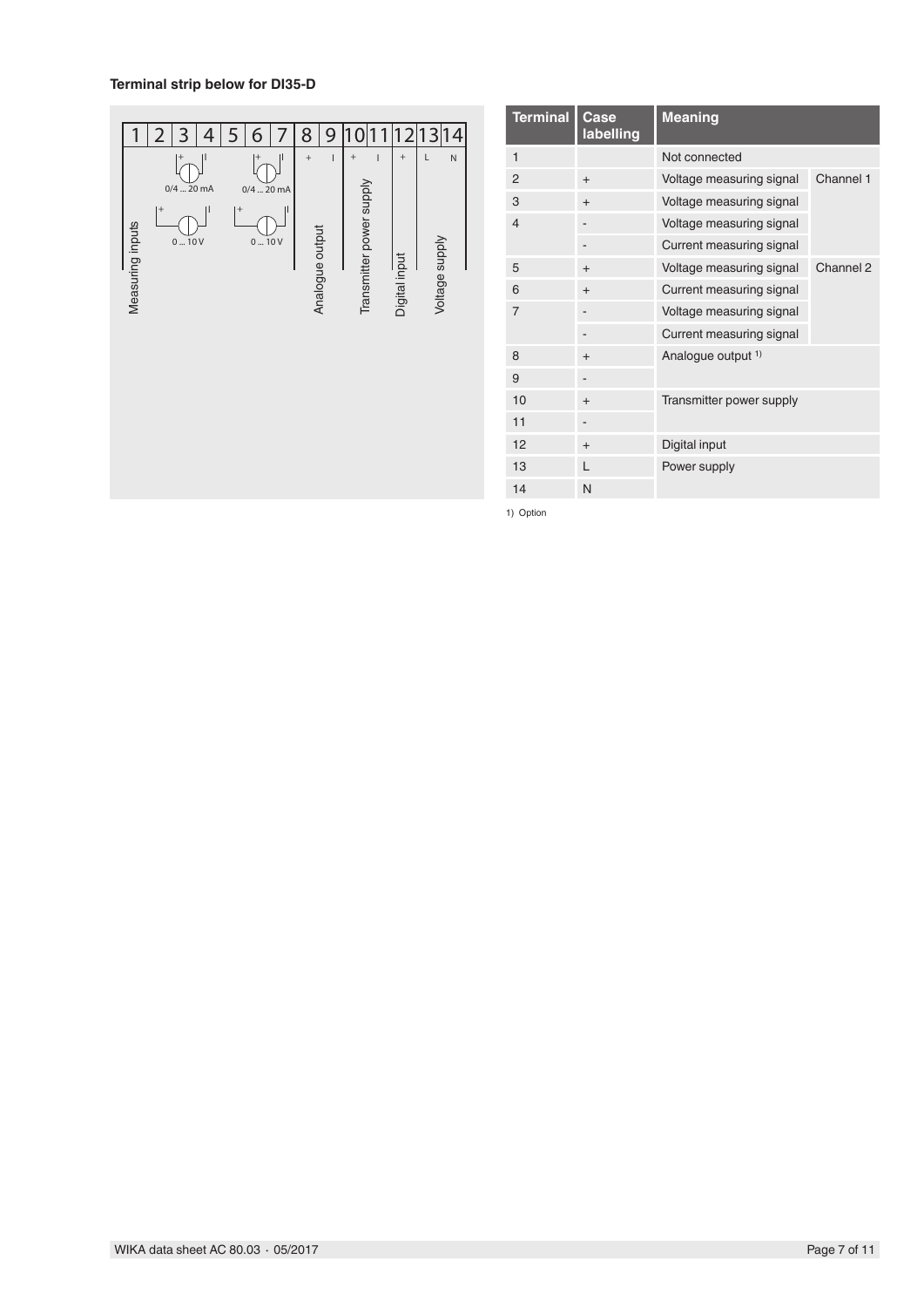### **Pin assignment for DI35-D in desktop case**



| Plug A (input 1) |                   |                          |           |
|------------------|-------------------|--------------------------|-----------|
| <b>Terminal</b>  | Case<br>labelling | <b>Meaning</b>           |           |
|                  | $\div$            | Current measuring signal | Channel 1 |
| 2                | <b>NC</b>         | Not connected            |           |
| 3                |                   | Current measuring signal |           |
|                  | <b>NC</b>         | Not connected            |           |

| Plug B (input 2) |                   |                          |           |
|------------------|-------------------|--------------------------|-----------|
| <b>Terminal</b>  | Case<br>labelling | <b>Meaning</b>           |           |
|                  | $\ddot{}$         | Current measuring signal | Channel 2 |
| $\mathcal{P}$    | <b>NC</b>         | Not connected            |           |
| 3                |                   | Current measuring signal |           |
|                  | <b>NC</b>         | Not connected            |           |

|                 | <b>Plug C (switching outputs)</b>              |                 |
|-----------------|------------------------------------------------|-----------------|
| <b>Terminal</b> | Case<br>labelling                              | <b>Meaning</b>  |
|                 | S <sub>1</sub>                                 | Normally closed |
| $\overline{2}$  |                                                | Normally open   |
| 3               |                                                | <b>COM</b>      |
| $\overline{4}$  | S <sub>2</sub>                                 | Normally closed |
| 5               |                                                | Normally open   |
| 6               |                                                | <b>COM</b>      |
|                 | only with digital indicator with switch points |                 |

| <b>Terminal</b><br><b>Meaning</b><br>Digital input, supply DC 24 V, $\leq 50$ mA<br>1<br>2<br>Analogue output $0/4$ 20 mA +<br>3<br>Digital input $+$<br>Analogue output 0/4  20 mA and DC 0  10 V -<br>4<br>5<br>Analogue output $0 \dots 10 V +$ |
|----------------------------------------------------------------------------------------------------------------------------------------------------------------------------------------------------------------------------------------------------|
|                                                                                                                                                                                                                                                    |
|                                                                                                                                                                                                                                                    |
|                                                                                                                                                                                                                                                    |
|                                                                                                                                                                                                                                                    |
|                                                                                                                                                                                                                                                    |
|                                                                                                                                                                                                                                                    |
| Serial interface RS232<br><b>GND</b><br>6                                                                                                                                                                                                          |
| Serial interface RS485                                                                                                                                                                                                                             |
| $\overline{7}$<br>Serial interface RS232<br>TxD                                                                                                                                                                                                    |
| Serial interface RS485<br>Data $B(+)$                                                                                                                                                                                                              |
| 8<br>Serial interface RS232<br><b>RxD</b>                                                                                                                                                                                                          |
| Serial interface RS485<br>Data $A(-)$                                                                                                                                                                                                              |

only with digital indicators with analogue output or interface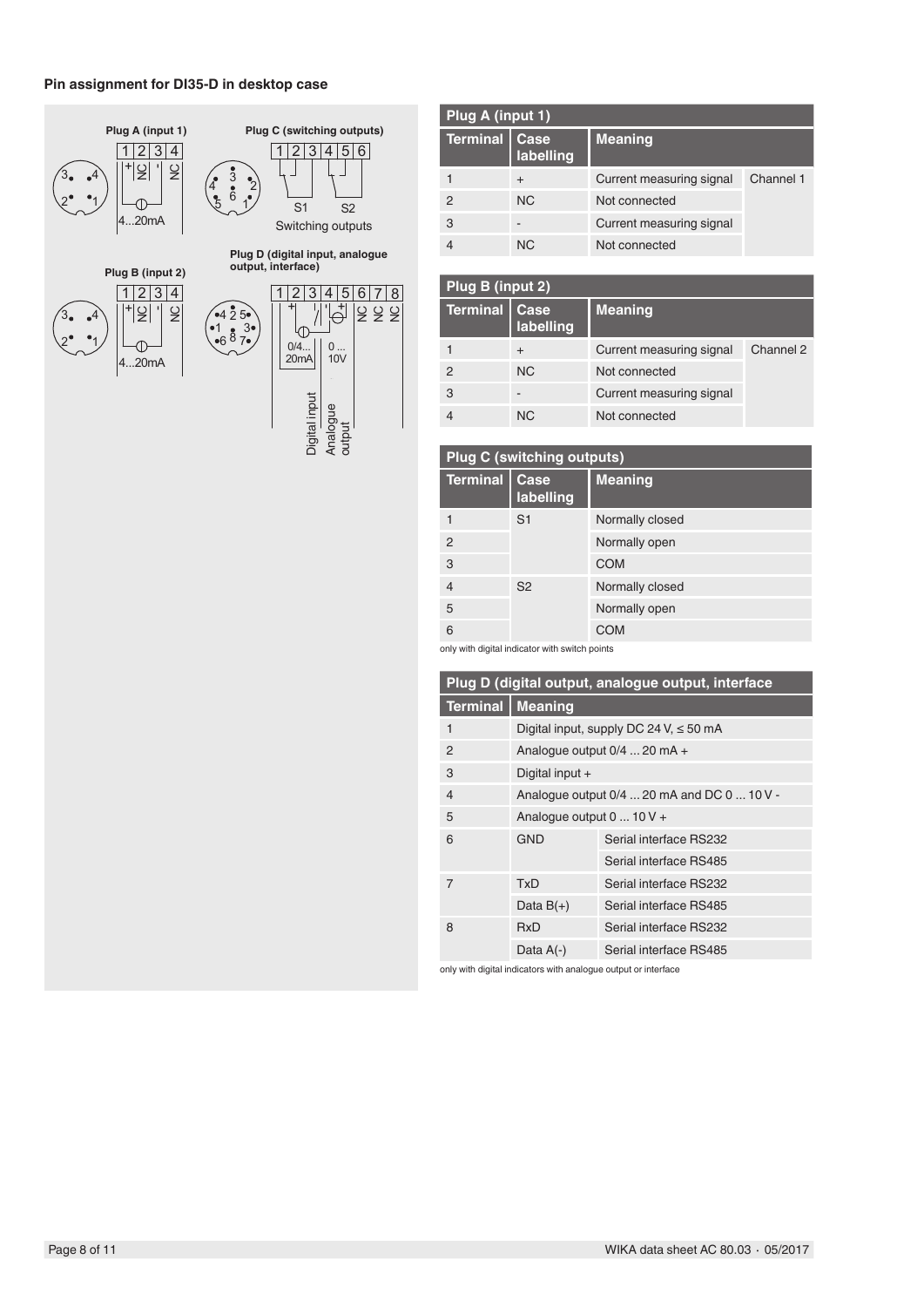### **Dimensions in mm**

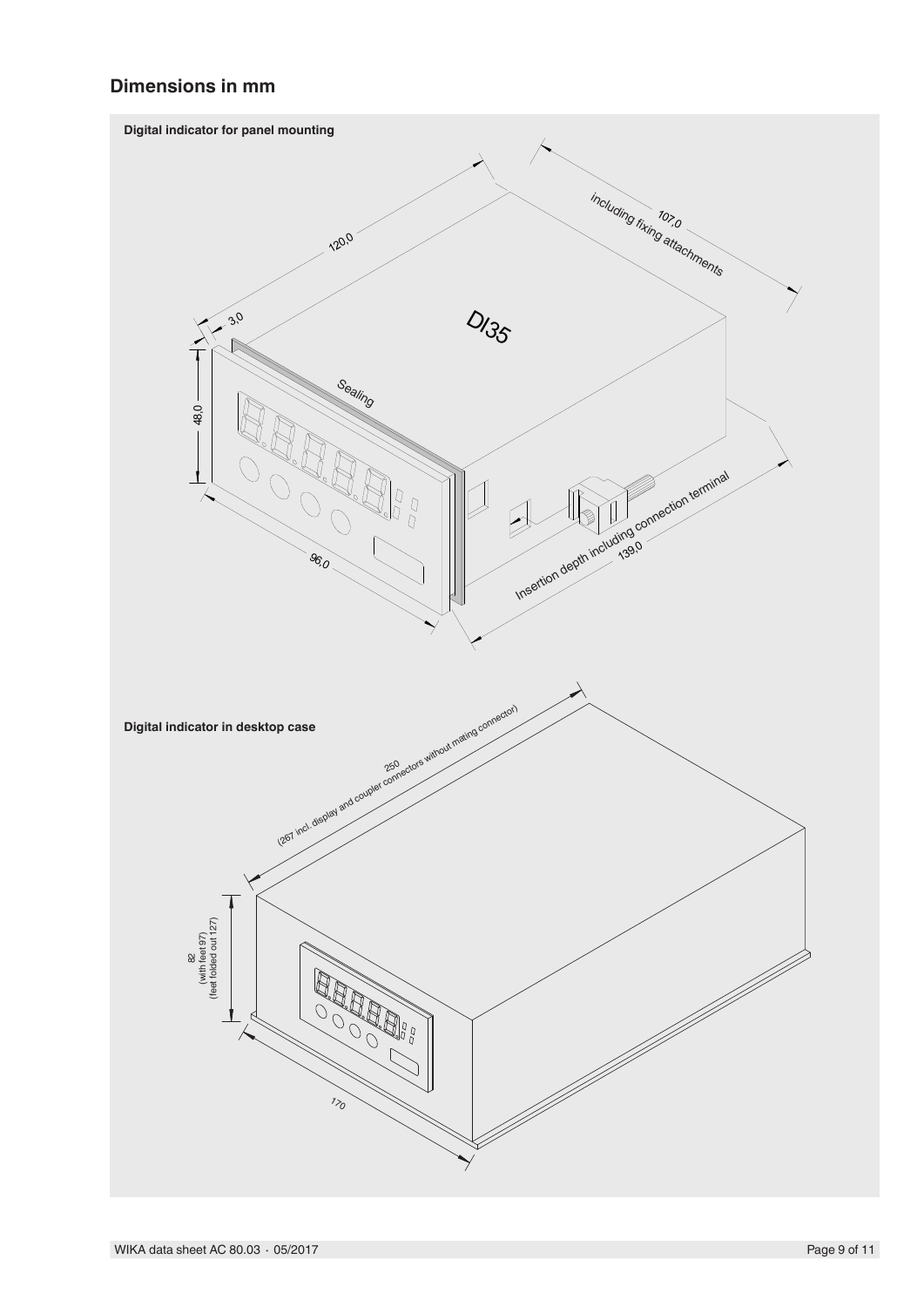### **Panel cutout in mm**



### **Display and control element**



- 6 Gap for unit label
- 7 Switch point LEDs

### **Scope of delivery**

#### **Version for panel mounting**

- Digital indicator
- Sealing<br>■ 2 mount
- 2 mounting elements
- Operating instructions
- Unit characters

#### **Version in desktop case**

- Digital indicator
- Mains connection cable with connector per CEE 7/4
- Operating instructions
- Unit characters
- Mating connector connections